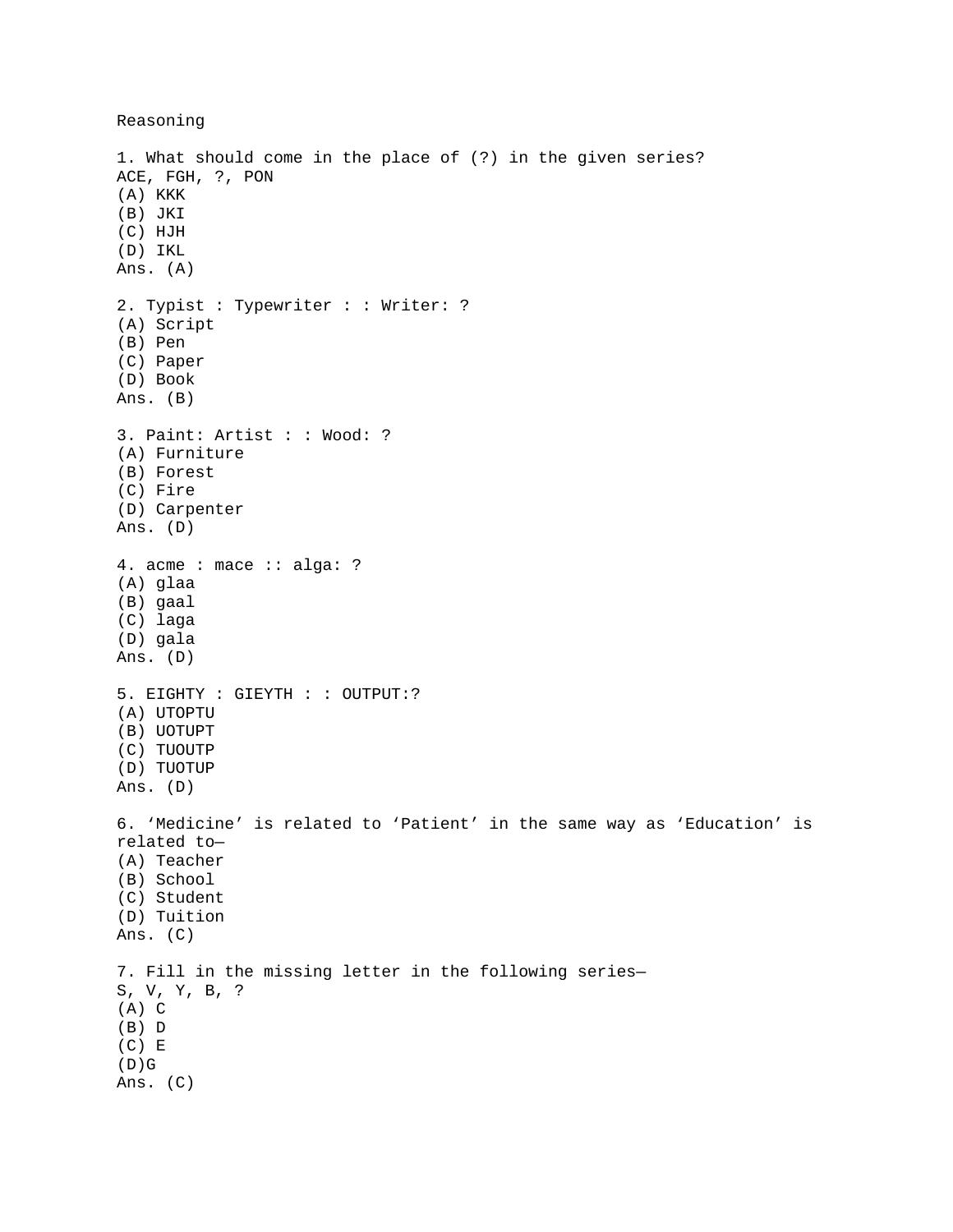8. What should come in the place of question mark in the following series? 3, 8, 6, 14, ?, 20 (A) 11 (B) 10 (C) 8 (D) 9 Ans. (D) 9. Select the correct option in place of the question mark. AOP, CQR, EST, GUV, ? (A) IYZ (B) HWX (C) IWX (D) JWX Ans. (C) 10. What should come in the place of question mark in the following series? 1, 4, 9, 25, 36, ? (A) 48 (C) 52 (B) 49 (D) 56 Ans. (B) Directions—(Q. 11 to 14): Select the one which is different from the other three. 11. (A) Bokaro (B) Jamshedpur (C) Bhilai (D) Agra Ans. (D) 12. (A) January (B) February (C) July (D) December Ans. (B) 13. (A) Bible (B) Panchsheel (C) Geeta (D) Quran Ans. (B) 14. (A) Star (B) Sun (C) Sky (D) Moon Ans. (C)

Directions—(Q. 15 to 17): based on alphabets.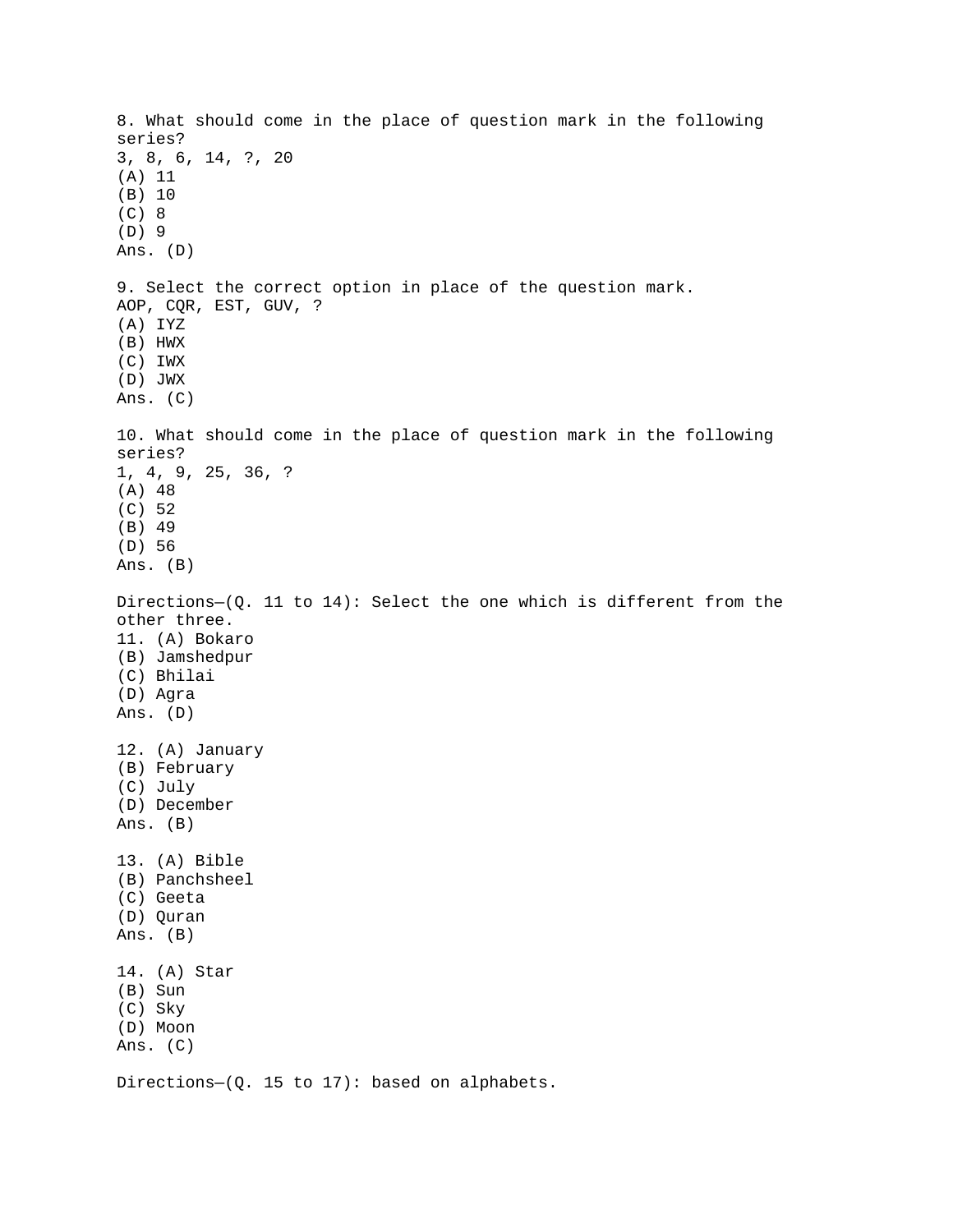15. If the sequence of the alphabets is reversed which of the following would be the 14th letter from your left? (A) N (B) L (C) O (D) None of these Ans. (D) 16. Which letter is the 8th letter to the right of the letter, which is 12th from the left? (A) V (B) T (C) W (D) Y Ans. (B) 17. Which letter is the 8th letter to the right of the letter which is 10th to the left of the last but one letter from the right? (A) V (B) X (C) W (D) I Ans. (C) Directions—(Q. 18 to 23) Three of the following four are alike in a certain way and so form a group. Which is the one that does not belong to that group? 18. (A) Green (B) Red (C) Colour (D) Orange Ans. (C) 19. (A) Rabbit (B) Crocodile (C) Earthworm (D) Snail Ans. (A) 20. (A) Polo (B) Chess (C) Ludo (D) Carrom Ans. (A) 21. (A) Sun (B) Universe (C) Moon (D) Star Ans. (B) 22. (A) Cheese (B) Milk (C) Curd (D) Ghee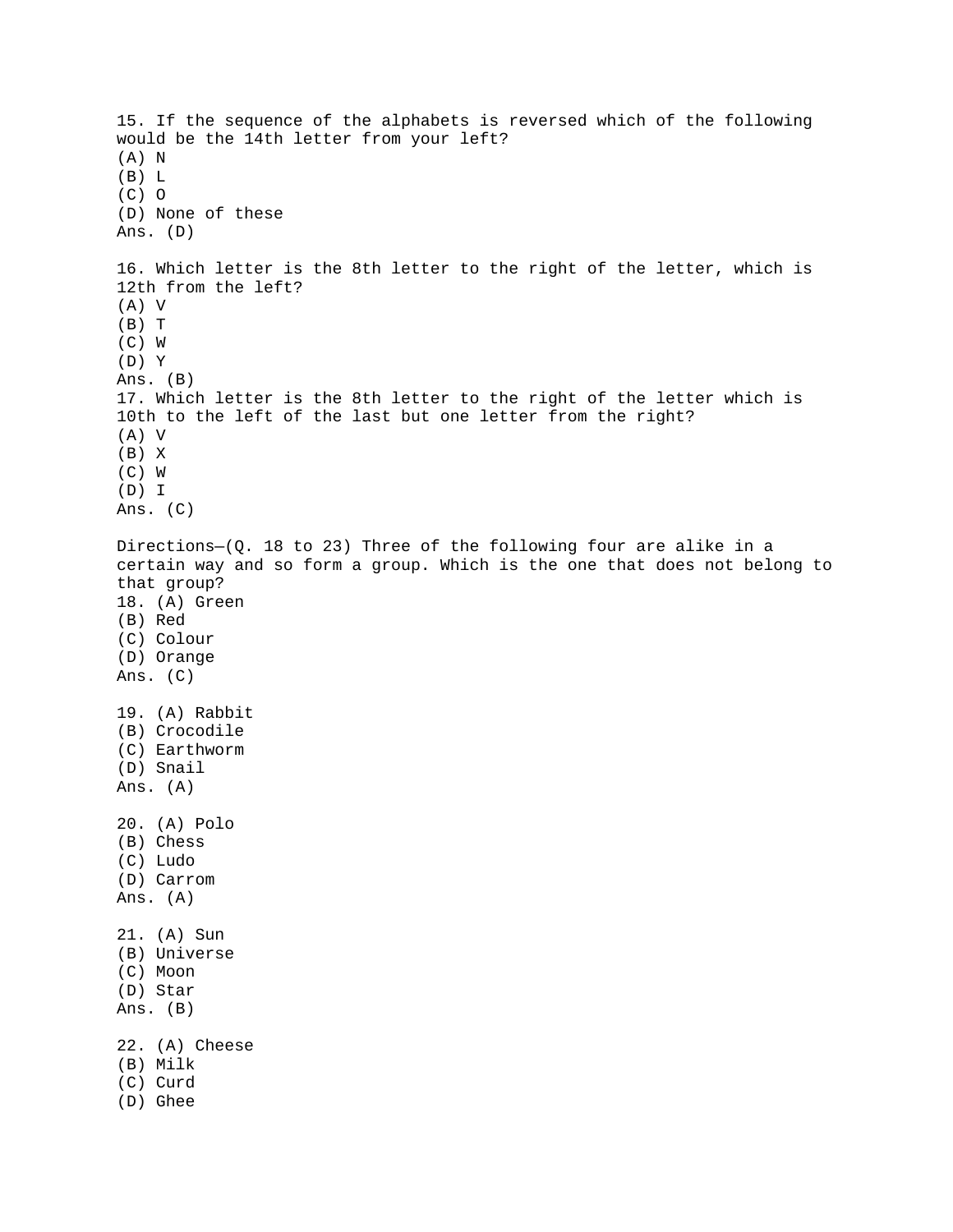Ans. (B) 23. (A) Carrot (B) Radish (C) Potato (D) Brinjal Ans. (D) 24. In a certain code 'CONTRIBUTOR' is written as 'RTNOCIROTUB'. How is 'prohibition' written in that code? (A) NOITIBIHORP (B) IHORPBITION (C) ITIONBIHOTP (D) IHORPBNOITI Ans. (D) 25. If 'CAT' and 'BOAT' are written as XZG and 'YLZG' respectively in a code language how is 'EGG' to be written in the same language? (A) VSS (B) URR (C) VTT (D) UTF Ans. (C) 26. In a code language SINGER is written as AIBCED then GINGER will be written in the same code as— (A) CBIECD (B) CIBCED (C) CBICED (D) CIBECD Ans. (B) 27. If BAT is coded as 283, CAT is coded as 383 and ARE is coded as 801, then the code for BETTER is— (A) 213310 (B) 213301 (C) 123301 (D) 012334 Ans. (A) 28. If water is called black, black is called tree, tree is called blue, blue is called rain, rain is called pink and pink is called fish in a certain language then what is the colour of sky called in that language? (A) Blue (B) Fish (C) Rain (D) Pink Ans. (C) 29. A man walks 3 km northwards and then turns left and goes 2 km. He again turns left and goes 3 km. He turns right and walks straight. In which direction he is walking now? (A) East (B) West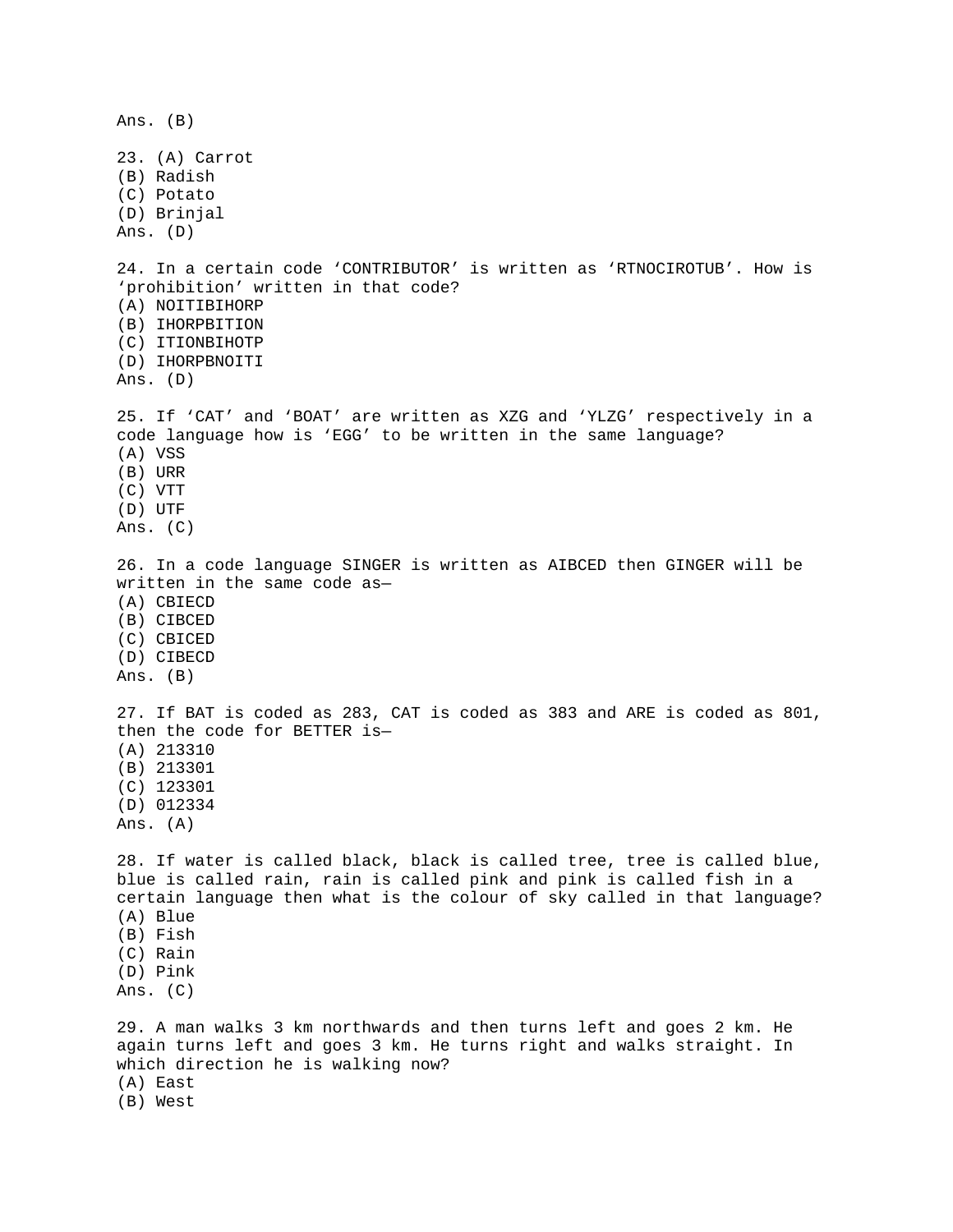(C) North (D) South Ans. (B) 30. One morning after sunrise Vikram and Shailesh were standing in a lawn with their back towards each other. Vikram's shadow fell exactly towards left-hand side. Which direction Shailesh was facing? (A) East (B) West (C) North (D) South Ans. (D) 31. Nageena is taller than Pushpa but not as tall as Manish. Rama is taller than Namita but not as tall as Pushpa. Who among them is the tallest? (A) Manish (B) Pushpa (C) Namita (D) Nageena Ans. (A) 32. In an examination Raj got more marks than Moti but not as many as Meena. Meena got more marks than Ganesh and Rupali. Ganesh got less marks than Moti but his marks are not the lowest in the group. Who is second in the descending order of marks? (A) Meena (B) Rupali (C) Raj (D) None of these Ans. (C) 33. Pointing to a photograph of a girl, Rajan said "She has no sister or daughter but her mother is the only daughter of my mother." How is the girl in the photograph related with Rajan's mother? (A) Sister in law (B) Grand daughter (C) Daughter in law (D) None of these Ans. (B) 34. If Amit' s father is Billoo' s father's only son and Billoo has neither a brother nor a daughter. What is the relationship between Amit and Billoo? (A) Uncle—Nephew (B) Father—Daughter (C) Father—Son (D) Grandfather—Grandson Ans. (C)

35. An application was received by inward clerk in the afternoon of a weekday. Next day he forwarded it to the table of the senior clerk, who was on leave that day. The senior clerk next day evening put up the application to the desk officer. Desk officer studied the application and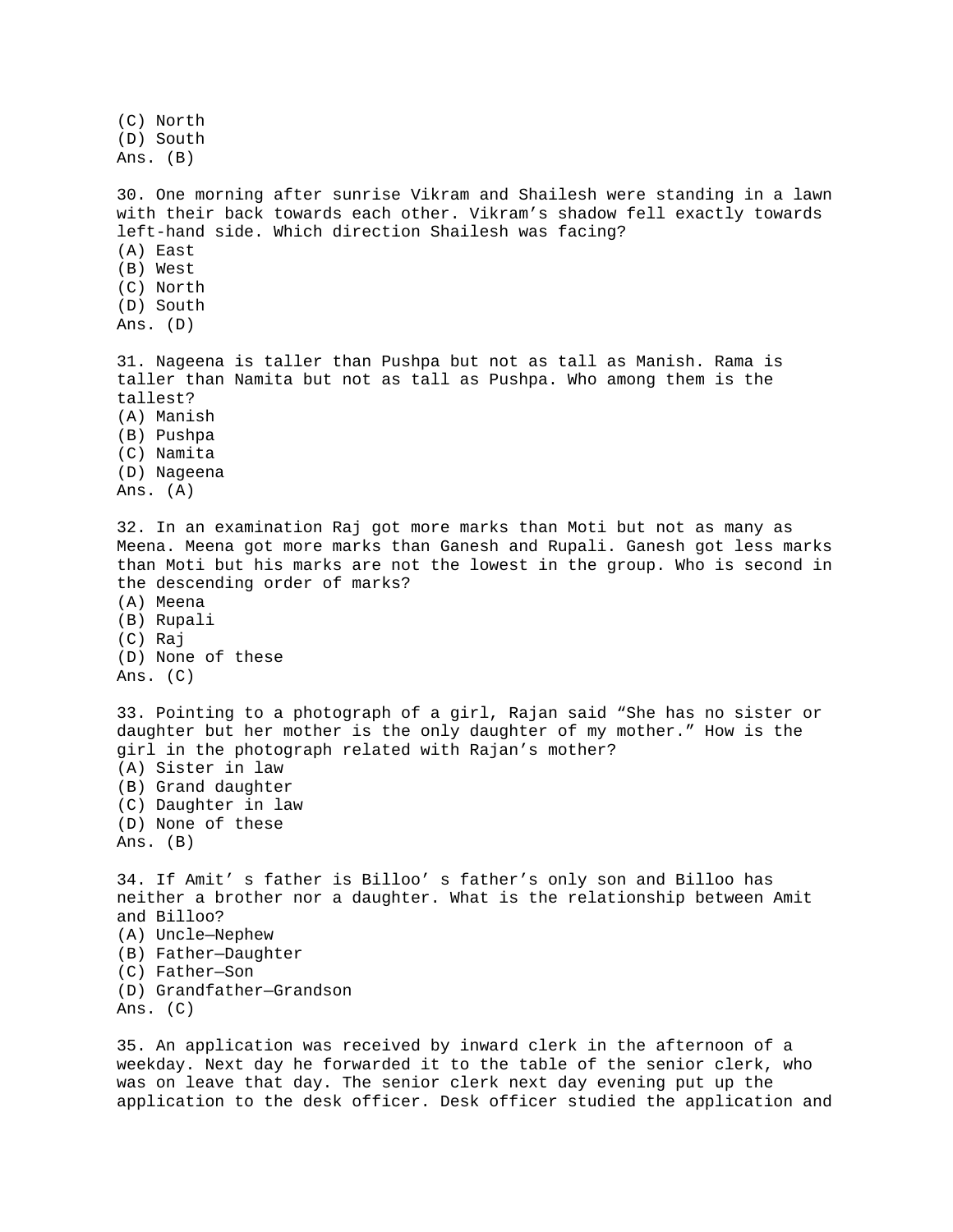disposed off the matter on the same day, i.e., Friday. Which day the application was received by the inward clerk? (A) Tuesday (B) Earlier week's Saturday (C) Wednesday (D) Monday Ans. (C) 36. Flight to Mumbai leaves every 5 hours. At the information counter I learnt that the flight took off 25 minutes before. If the time now is 10 : 45 a.m., what is the time for the next flight? (A) 2 : 20 a.m. (B) 3 : 30 a.m. (C) 3 : 55 p.m. (D) 3 : 20 p.m. Ans. (D) 37. Babloo ranked 16th from the top and 29th from the bottom among those who passed an examination. 6 boys did not participate in the competition and 5 failed in the examination. How many boys were there in the class? (A) 44 (B) 40 (C) 50 (D) 55 Ans. (D) 38. Indra is 7th from the left and Jaya is 5th from the right. When they interchange their position Jaya becomes 19th from the right. What is Indra's position from the left? (A) 21st (B) 19th (C) 23rd (D) 20th Ans. (D) 39. How many 5's are in the following sequence of numbers which are immediately preceded by 7? 8 9 5 3 2 5 3 8 5 5 6 8 7 3 3 5 7 7 5 3 6 5 3 3 5 7 3 8 (A) One (B) Two (C) Three (D) Four Ans. (A) 40. How many 8's are there in the following sequence which are immediately preceded by 6 but not immediately followed by 5? 6 8 5 7 8 5 4 3 6 8 1 9 8 5 4 6 8 2 9 6 8 1 3 6 8 5 3 6 (A) One (B) Two (C) Three (D) Four Ans. (C) 41. If EARTHQUAKE is coded as MOGPENJOSM then EQUATE will be coded as—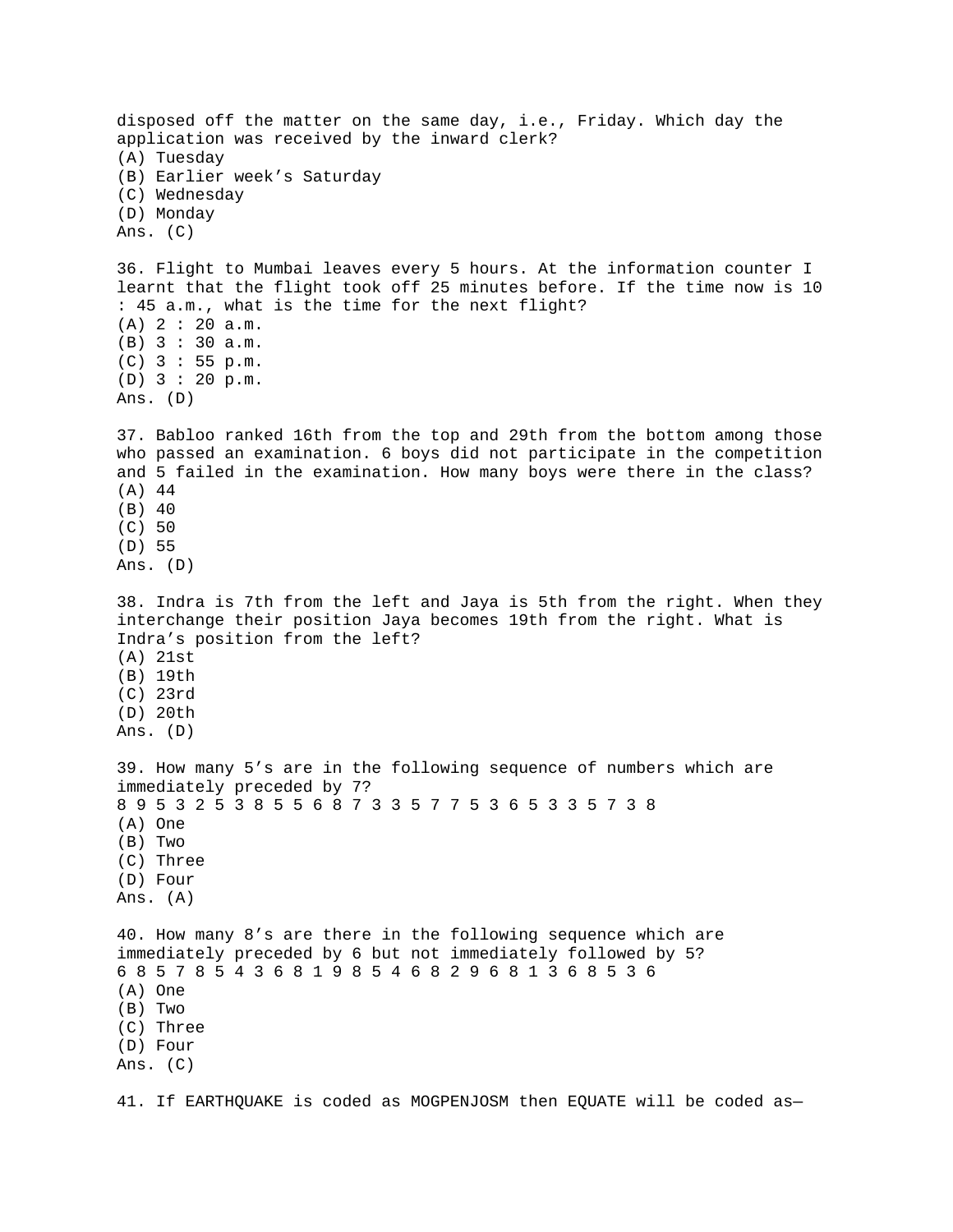(A) MENOPM (B) MENOMP (C) NJOGPM (D) MNJOPM Ans. (D) 42. If COUNTRY is coded in certain way as EMWLVPA, ELECTORATE will be coded in the same manner as— (A) CJCEFQPYWC (B) CJGERQTYVG (C) CNCERQPCRG (D) GJGAVMTYVC Ans. (D) 43. 'Air' is to 'Bird' as 'Water' is to …….. (A) Drink (B) Fish (C) Wash (D) Swim Ans. (B) 44. 'Pencil' is to 'Write' as 'Knife' is to ……… (A) Injure (B) Peel (C) Prick (D) Attack Ans. (B) 45. Mohan is 18th from either end of a row of boys ? How many boys are there in that row? (A) 26 (B) 32 (C) 24 (D) 35 Ans. (D) 46. In a class of 60 where boys are twice that of girls, Ramya ranked 17th from the top. If there are 9 boys ahead of Ramya, how many girls are after her in the rank? (A) 26 (B) 12 (C) 10 (D) 33 Ans. (B) 47. 'Soldier' is related to 'Army' in the same way as 'Pupil' is related to ……. (A) Education (B) Teacher (C) Student (D) Class Ans. (D)